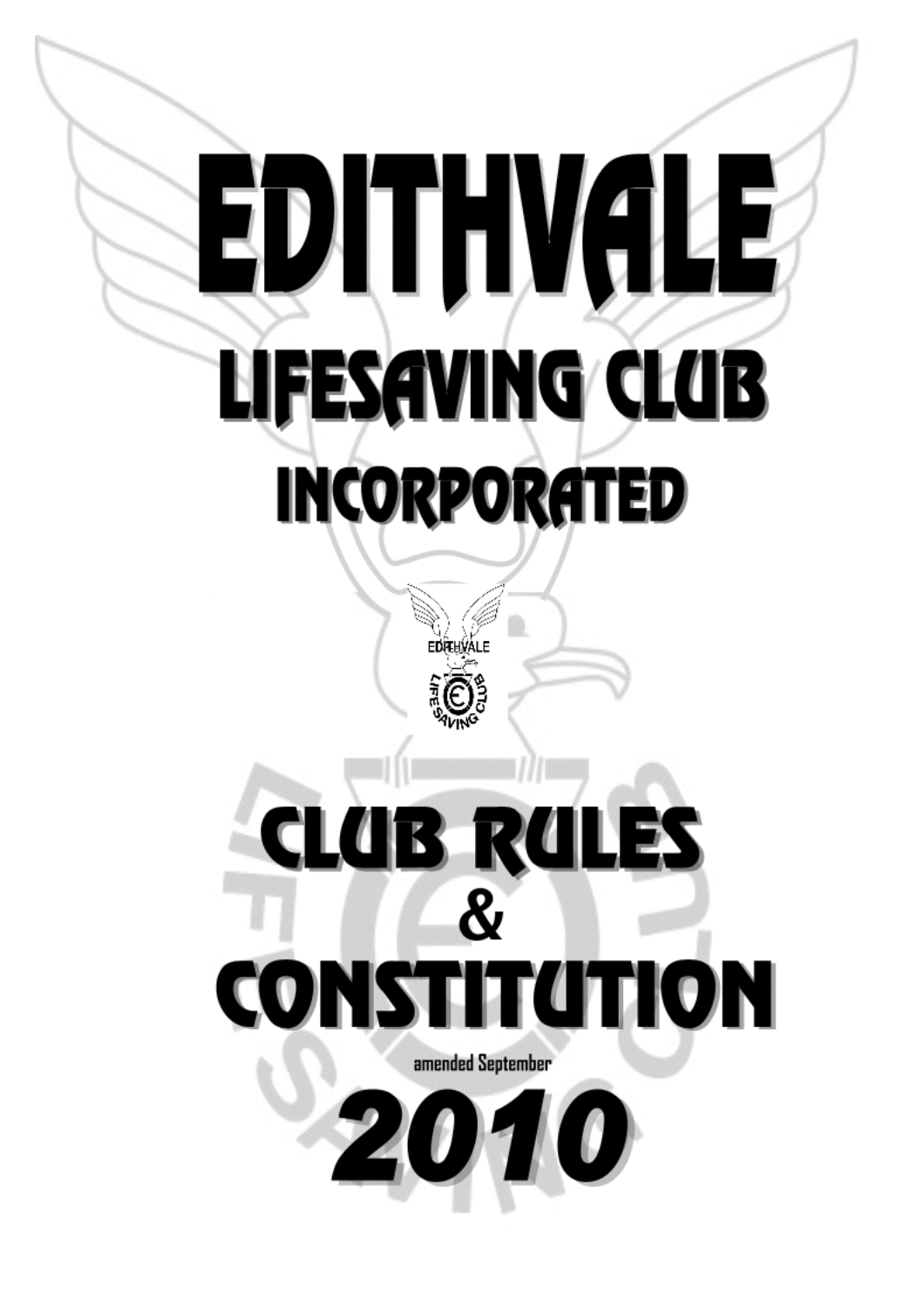# **Rules of the EDITHVALE LIFESAVING CLUB**

#### **1. Name**

The name of the incorporated association is Edithvale Lifesaving Club Inc. (in these Rules called "the **Association**").

#### **2. Definitions**

(1) In these Rules, unless the contrary intention appears:

**"Act"** means the *Associations Incorporation Act* 1981;

**"committee"** means the committee of management of the Association;

**"financial year"** means the year ending on 30 June;

**"general meeting"** means a general meeting of members convened in accordance with rule 12;

**"life member"** means a person who becomes a member of the Association pursuant to the process set out in rule 4(13) (a);

**"member"** means a member of the Association;

**"Executive**" means the executive of the Association in accordance with rule 20(1)

**"officer"** means officers of the Association in accordance with rule 20(2)

**"ordinary member of the committee"** means a member of the committee who is not an officer of the Association under Rule 21;

**"Regulations"** means regulations under the Act;

**"relevant documents"** has the same meaning as in the Act.

**"Sub-Rules"** means the numbered points under each rule.

- (2) In these Rules, a reference to the Secretary of an Association is a reference:
	- (a) if a person holds office under these Rules as Secretary of the Association, to that person; and
	- (b) in any other case, to the public officer of the Association.

#### **3. Alteration of the rules**

These Rules and the statement of purposes of the Association must not be altered except in accordance with the Act.

#### **4. Membership, entry fees and subscription**

(1) Any person who applies and is approved for membership as provided in these rules is eligible to be a member of the Association on payment of the entrance fee and annual subscription payable under these Rules.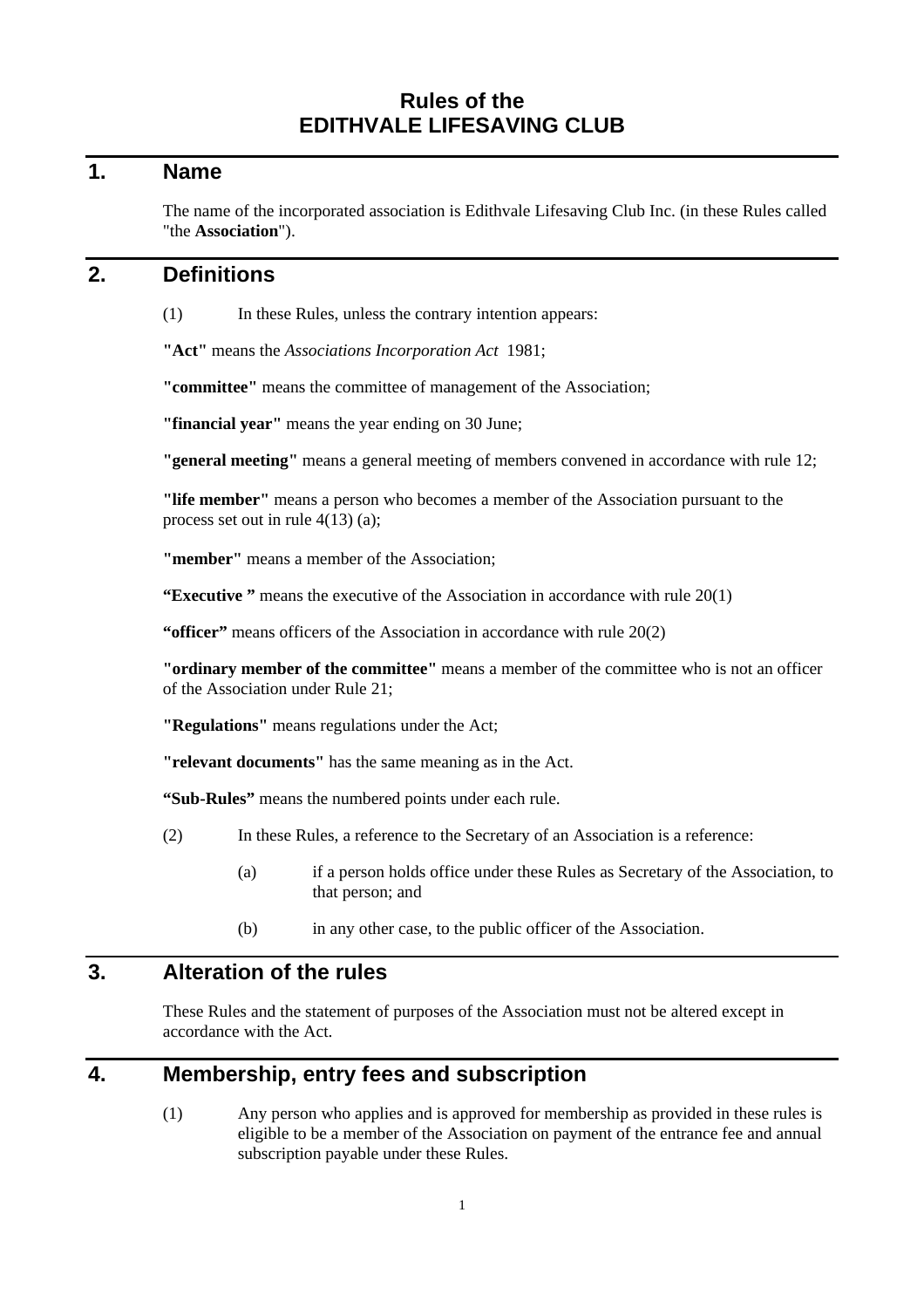- (2) A person who is not a member of the of the Association at the time of incorporation of the Association (or who was a member at the time but has ceased to be a member) must be admitted to membership unless
	- (a) he or she applies for membership in accordance with sub-rule (3); and
	- (b) the admission as a member is approved by the committee.
- (3) An application of a person for membership of the Association must
	- (a) be made in writing on a form similar to that set out in Appendix 1;
	- (b) be lodged with the Secretary of the Association.
- (4) As soon as practicable after the receipt of an application, the Secretary must refer the application to the committee.
- (5) At a committee meeting the committee must determine whether to approve or reject the application.
	- (a) if accepted the new application must be signed & dated by an executive officer.
	- (b) if accepted the application for renewal of membership must be signed  $\&$ dated by an executive officer.
- (6) If the committee approves an application for membership, the Secretary must, as soon as practicable;
	- (a) notify the applicant of the approval for membership, and
	- (b) request payment within 28 days after receipt of the notification of the sum payable under these Rules as the joining fee & the first year's annual subscription.
- (7) The Secretary must, within 28 days after receipt of the amounts referred to in sub-rule (6), enter the applicant's name in the register of members.
- (8) If the committee rejects an application, the Secretary must, as soon as practicable notify the applicant in writing that the application has been rejected.
- (9) An applicant for membership becomes a member and is entitled to exercise the rights of membership when his or her name is entered in the register of members.
- (10) A right, privilege, or obligation of a person by reason of membership of the Association:
	- (a) is not capable of being transferred or transmitted to another person; and
	- (b) terminates upon the cessation of membership whether by death or resignation or otherwise.
- (11) The entrance fee shall be determined at the Annual General Meeting as recommended by the committee
- (12) The annual subscription shall be determined at the Annual General Meeting as recommended by the committee  $\&$  is the relevant amount set out in Appendix 2  $\&$  is payable in advance on or before 1 October in each year.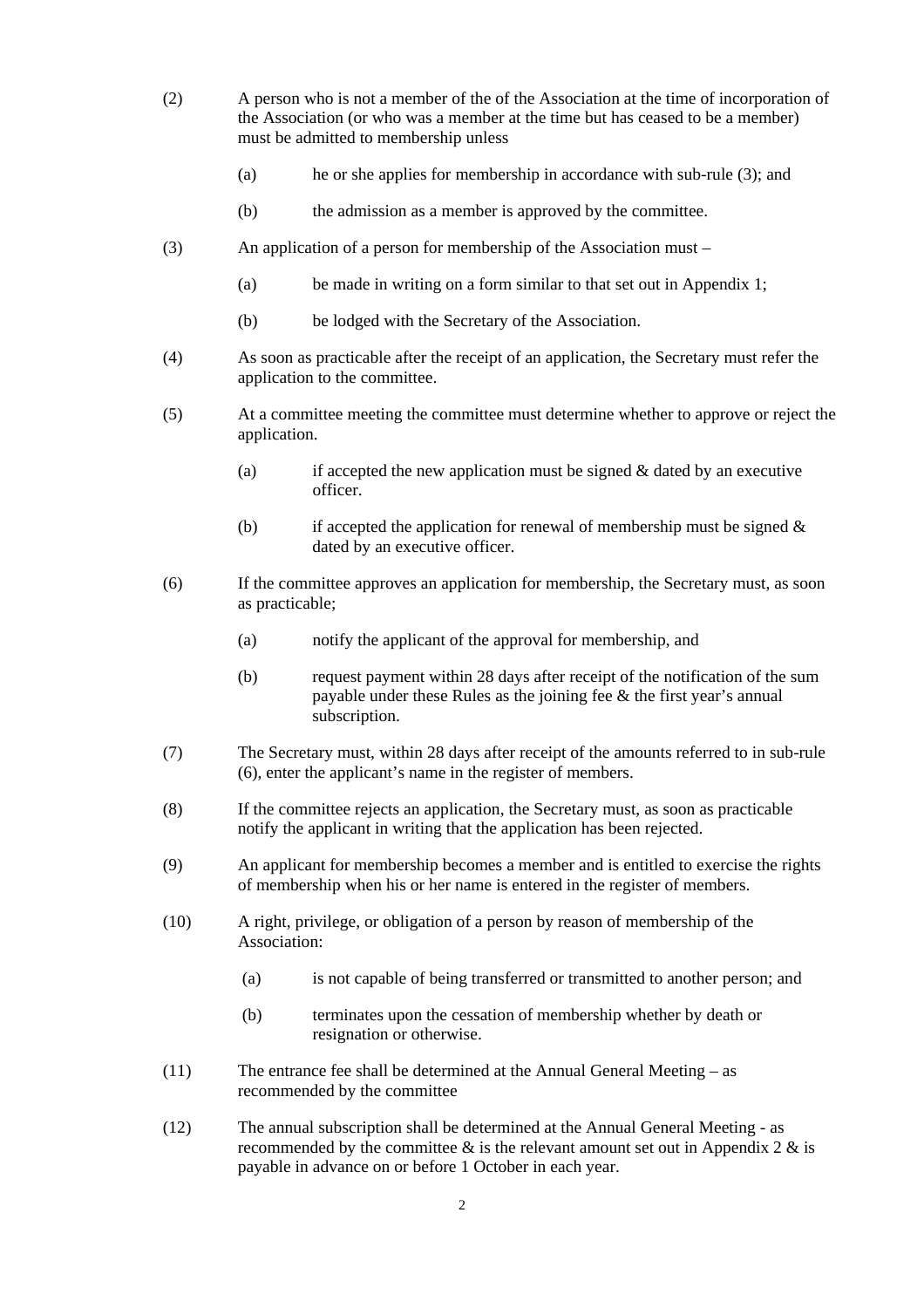- (13) Member Definition;
	- (a) Life Member (see page 1)

The committee only shall be entitled to nominate life members of the Association from those persons that the committee consider have rendered outstanding services to the Association over a period of not less than 10 years. Every such nomination shall be submitted to the next Annual General Meeting of members, who alone shall have the power to elect Life Members. No such election shall take effect unless approved by a two-thirds majority of those present & entitled to vote. Not more that two Life Members shall be elected in any one year. Such Life Members shall have all the privileges of adult members but shall be exempt from the requirement to pay an annual subscription.

- (c) Family membership shall consist of Parents & all Children under 16 years of age.
- (b) Senior membership shall consist of persons 16 years of age & over.
- (c) Junior membership shall consist of persons under 16 years of age.

## **5. Register of members**

- (1) The Secretary must arrange to keep and maintain a register of members containing:
	- (a) the name and address of each member; and
	- (b) the date on which each member's name was entered in the register.
- (2) Any member may inspect their own entry in the register, upon request, in writing to the Secretary.
- (3) A member may make a copy of their own entries only, in the register.

#### **6. Ceasing membership**

- (1) A member of the Association who has paid all moneys due and payable by a member to the Association may resign from the Association by giving one month's notice in writing to the Secretary of his or her intention to resign.
- (2) After the expiry of the period referred to in sub-rule (1):
	- (a) the member ceases to be a member; and
	- (b) the Secretary must record in the register of members the date on which the member ceased to be a member.

## **7. Discipline, suspension and expulsion of members**

(1) Subject to these Rules, if the committee is of the opinion that a member has refused or neglected to comply with these Rules, or has been guilty of conduct unbecoming a member or prejudicial to the interests of the Association, the committee may by resolution: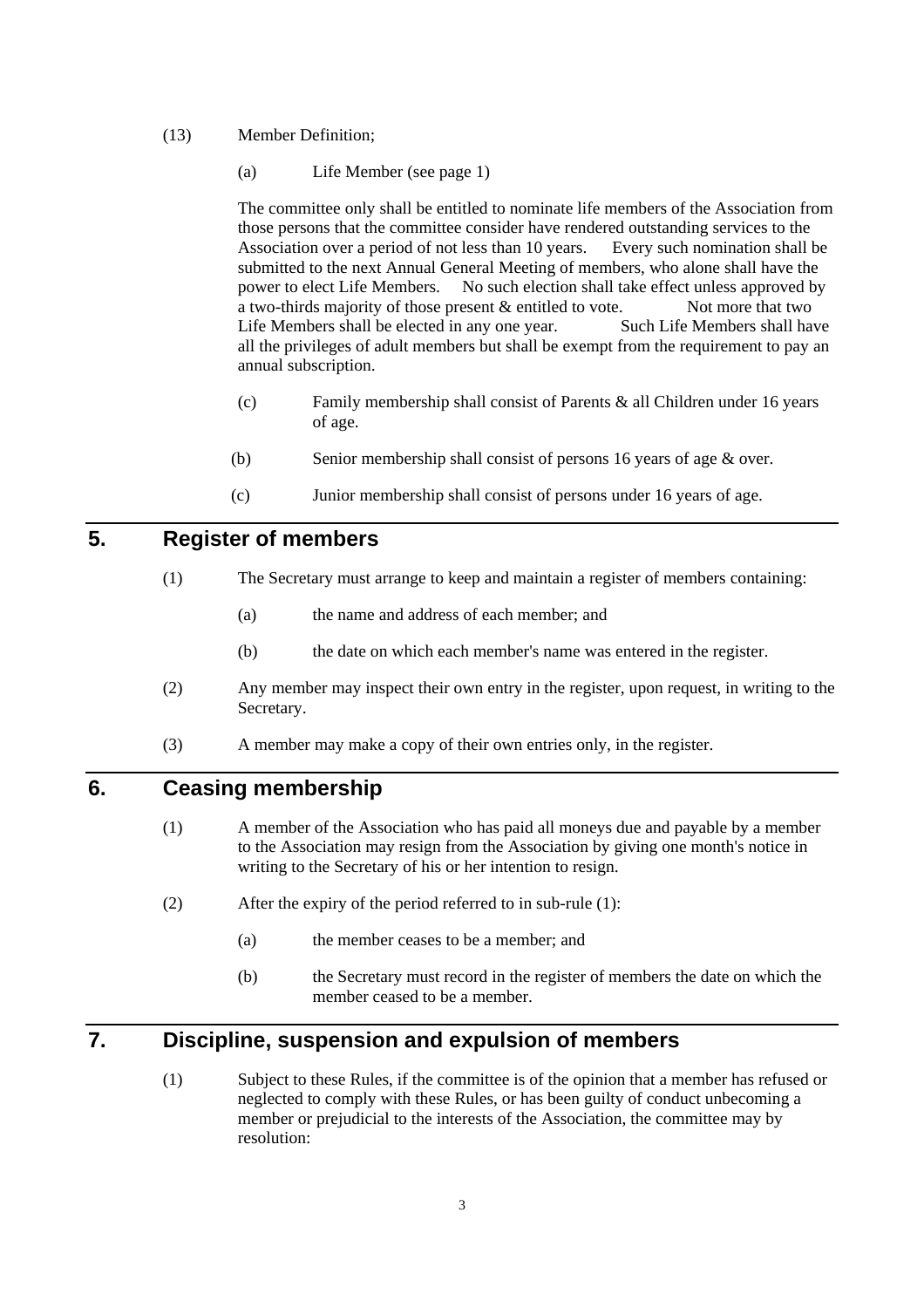- (a) suspend that member from membership of the Association for a specified period; or
- (b) expel that member from the Association.
- (2) A resolution of the committee under sub-rule (1) does not take effect unless:
	- (a) at a meeting held in accordance with sub-rule (3), the committee confirms the resolution; and
	- (b) if the member exercises a right of appeal to the Association under this rule, the Association confirms the resolution in accordance with this rule.
- (3) A meeting of the committee to confirm or revoke a resolution passed under sub-rule (1) must be held not earlier than 14 days, and not later than 28 days, after notice has been given to the member in accordance with sub-rule (4).
- (4) For the purposes of giving notice in accordance with sub-rule (3), the Secretary must, as soon as practicable, cause to be given to the member a written notice:
	- (a) setting out the resolution of the committee and the grounds on which it is based; and
	- (b) stating that the member, or his or her representative, may address the committee at a meeting to be held not earlier than 14 days and not later than 28 days after the notice has been given to that member; and
	- (c) stating the date, place and time of that meeting; and
	- (d) informing the member that he or she may do one or both of the following
		- i. attend that meeting;
		- ii. give to the committee before the date of that meeting a written statement seeking the revocation of the resolution;
	- (e) informing the member that, if at that meeting, the committee confirms the resolution, he or she may, not later than 48 hours after that meeting, give the Secretary a notice to the effect that he or she wishes to appeal to the Association in general meeting against the resolution.
- (5) At a meeting of the committee to confirm or revoke a resolution passed under sub-rule (1), the committee shall require that member to attend  $\&$  must:
	- (a) give the member, or his or her representative, an opportunity to be heard; and
	- (b) give due consideration to any written statement submitted by the member; and
	- (c) determine by resolution whether to confirm or to revoke the resolution.
- (6) If at the meeting of the committee, the committee confirms the resolution, the member may, not later than 48 hours after that meeting, give the Secretary a notice to the effect that he or she wishes to appeal to the Association in general meeting against the resolution.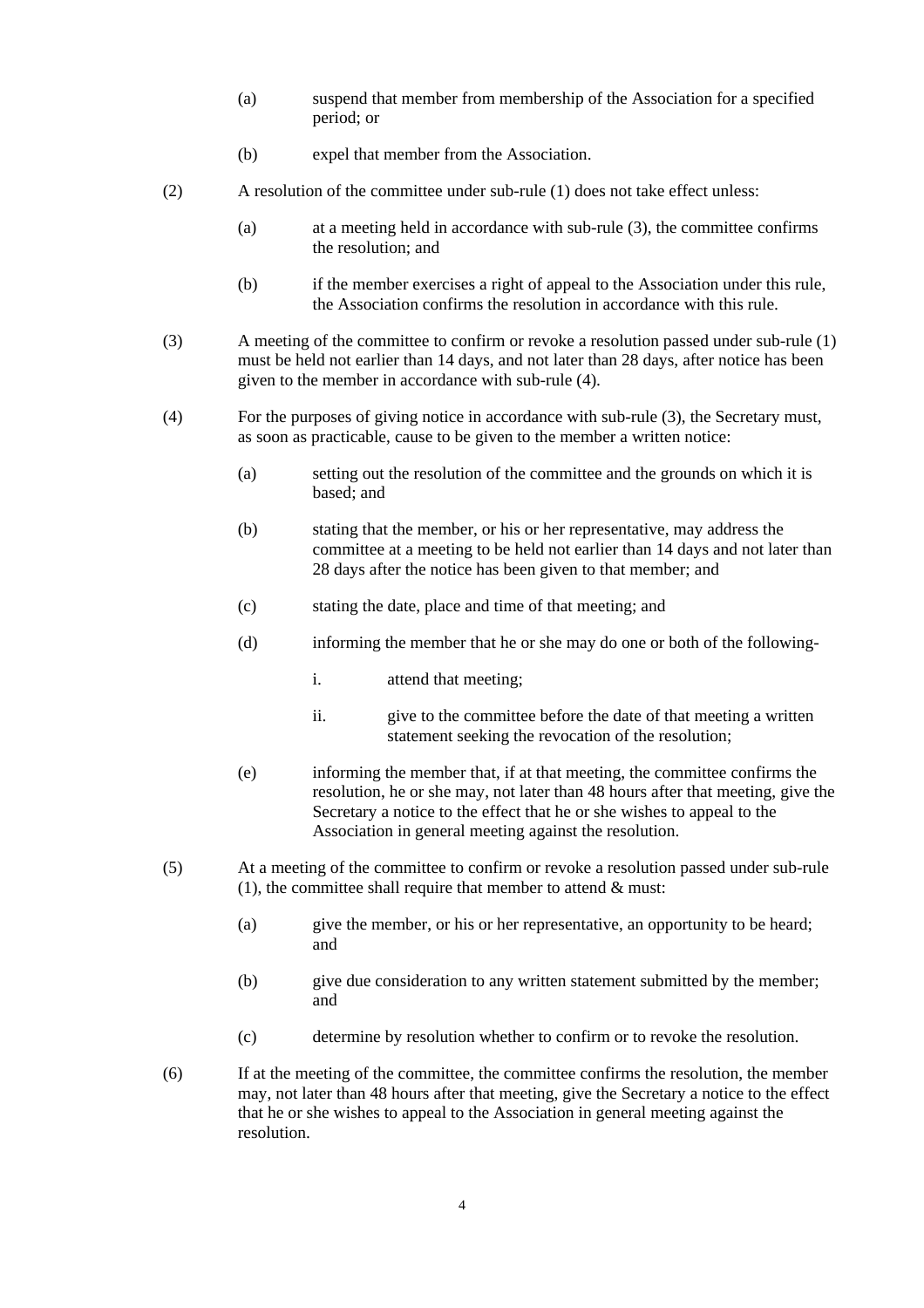- (7) If the Secretary receives a notice under sub-rule (6), he or she must notify the committee and the committee must convene a general meeting of the Association to be held within 28 days after the date on which the Secretary received the notice.
- (8) At a general meeting of the Association convened under sub-rule (7):
	- (a) no business other than the question of the appeal may be conducted; and
	- (b) the committee may place before the meeting details of the grounds for the resolution and the reasons for the passing of the resolution; and
	- (c) the member, or his or her representative, must be given an opportunity to be heard; and
	- (d) the members present must vote by secret ballot on the question whether the resolution should be confirmed or revoked.
- (9) A resolution is confirmed if, at the general meeting, not less than two-thirds of the members vote in person, in favour of the resolution. In any other case, the resolution is revoked.
- (10) There will be no proxy voting.

#### **8. Disputes and mediation**

- (1) The grievance procedure set out in this rule applies to disputes under these Rules between:
	- (a) a member and another member; or
	- (b) a member and the Association.
- (2) The parties to the dispute must meet and discuss the matter in dispute, and, if possible, resolve the dispute within 14 days after the dispute comes to the attention of all of the parties.
- (3) If the parties are unable to resolve the dispute at the meeting, or if a party fails to attend that meeting, then the parties must, within 10 days, hold a meeting in the presence of a mediator.
- (4) The mediator must be:
	- (a) a person chosen by agreement between the parties; or from Lifesaving Victoria
	- (b) in the absence of agreement:
		- i. in the case of a dispute between a member and another member, a person appointed by the committee of the Association; or from Lifesaving Victoria.
		- ii. in the case of a dispute between a member and the Association, a person who is a mediator appointed by Lifesaving Victoria, or employed by the Dispute Settlement Centre of Victoria (Department of Justice).
- (5) A member of the Association can be a mediator.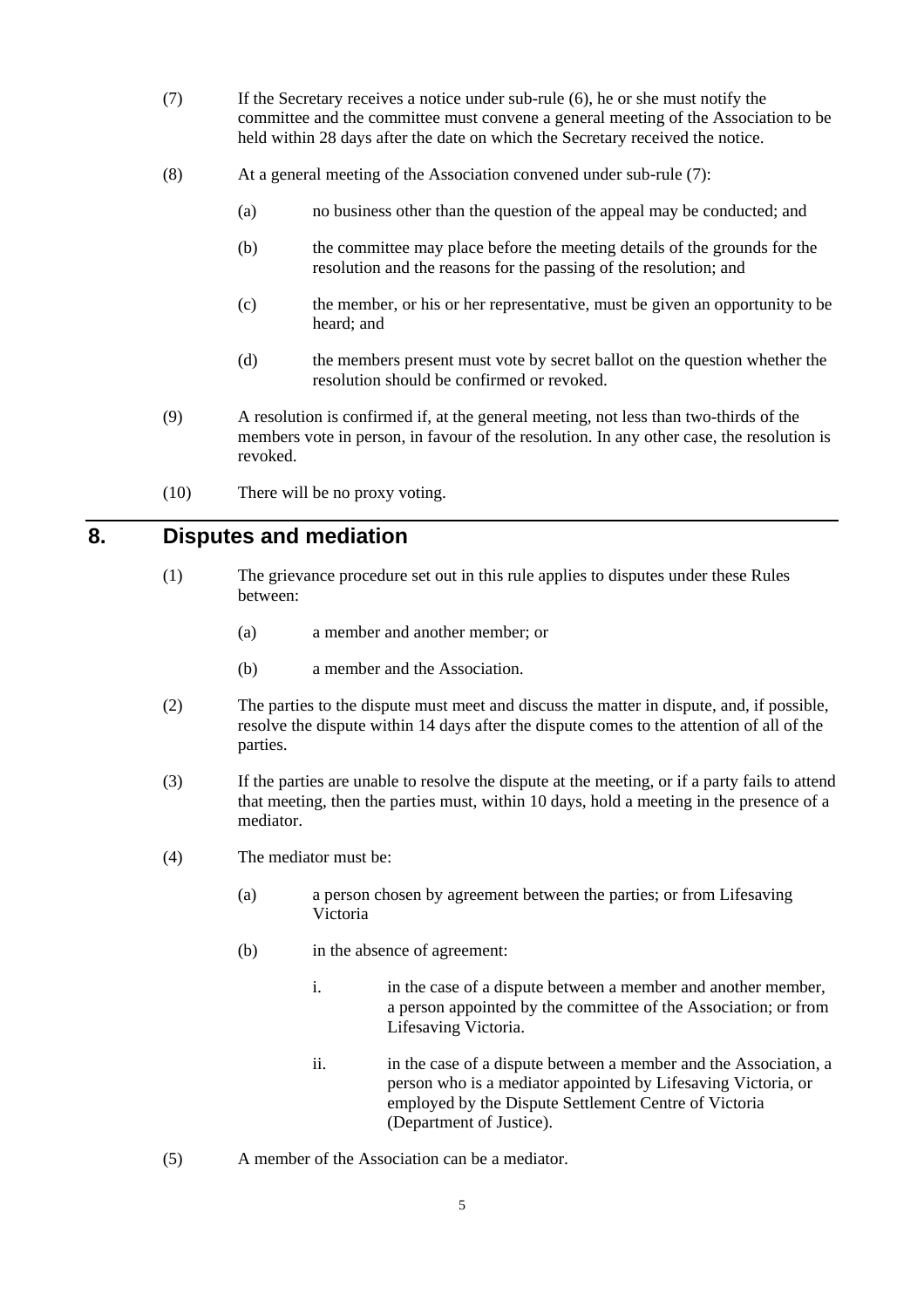- (6) The mediator cannot be a member who is a party to the dispute.
- (7) The parties to the dispute must, in good faith, attempt to settle the dispute by mediation.
- (8) The mediator, in conducting the mediation, must:
	- (a) give the parties to the mediation process every opportunity to be heard; and
	- (b) allow due consideration by all parties of any written statement submitted by any party; and
	- (c) ensure that natural justice is accorded to the parties to the dispute throughout the mediation process.
- (9) The mediator must not determine the dispute.
- (10) If the mediation process does not result in the dispute being resolved, the parties may seek to resolve the dispute in accordance with the Act or otherwise at law.

#### **9. Annual general meetings**

- (1) The committee may determine the date, time and place of the annual general meeting of the Association being no more than 15 months from the previous annual general meeting.
- (2) The notice convening the annual general meeting must specify that the meeting is an annual general meeting.
- (3) The ordinary business of the annual general meeting shall be:
	- (a) to confirm the minutes of the previous annual general meeting and of any general meeting held since that meeting; and
	- (b) to receive from the committee reports upon the transactions of the Association during the last preceding financial year; and
	- (c) to elect executive and officers of the Association and the ordinary members of the committee; and
	- (d) to receive and consider the statement submitted by the Association in accordance with section 30(3) of the Act; and
- (4) The annual general meeting may conduct any special business of which notice has been given in accordance with these Rules.

## **10. Special general meetings**

- (1) In addition to the annual general meeting, any other general meetings may be held in the same year.
- (2) All general meetings other than the annual general meeting are special general meetings.
- (3) The committee may, whenever it thinks fit, convene a special general meeting of the Association.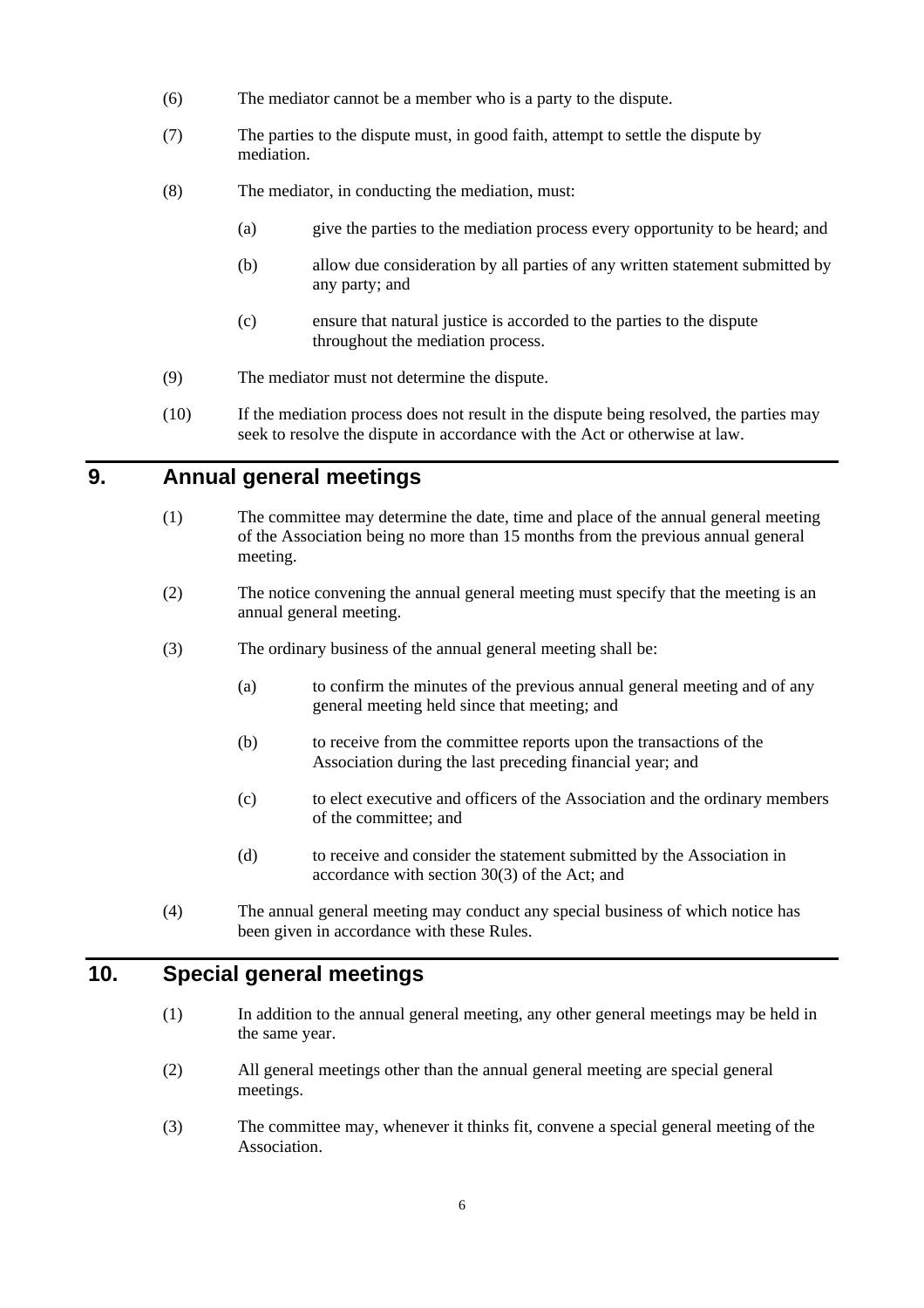- (4) If, but for this sub-rule, more than 15 months would elapse between annual general meetings, the committee must convene a special general meeting before the expiration of that period.
- (5) The committee must, on the request in writing of members representing not less than 15 per cent of the total number of members, convene a special general meeting of the Association.
- (6) The request for a special general meeting must:
	- (a) state the objects of the meeting; and
	- (b) be signed by the members requesting the meeting; and
	- (c) be sent to the address of the Secretary.
- (7) If the committee does not cause a special general meeting to be held within one month after the date on which the request is sent to the address of the Secretary, the members making the request, or any of them, may convene a special general meeting to be held not later than 3 months after that date.
- (8) If a special general meeting is convened by members in accordance with this rule, it must be convened in the same manner so far as possible as a meeting convened by the committee and all reasonable expenses incurred in convening the special general meeting must be refunded by the Association to the persons incurring the expenses.

## **11. Special business**

All business that is conducted at a special general meeting and all business that is conducted at the annual general meeting, except for business conducted under the rules as ordinary business of the annual general meeting, is deemed to be special business.

# **12. Notice of general meetings**

- (1) The Secretary of the Association, at least 14 days, or if a special resolution has been proposed at least 21 days, before the date fixed for holding a general meeting of the Association, must cause to be sent to each member of the Association, a notice stating the place, date and time of the meeting and the nature of the business to be conducted at the meeting.
- (2) Notice may be sent:
	- (a) by prepaid post to the address appearing in the register of members; or
	- (b) if the member requests, by facsimile transmission or electronic transmission.
- (3) No business other than that set out in the notice convening the meeting may be conducted at the meeting.
- (4) A member intending to bring any business before a meeting may notify in writing, or by electronic transmission, the Secretary of that business, who must include that business in the notice calling the next general meeting.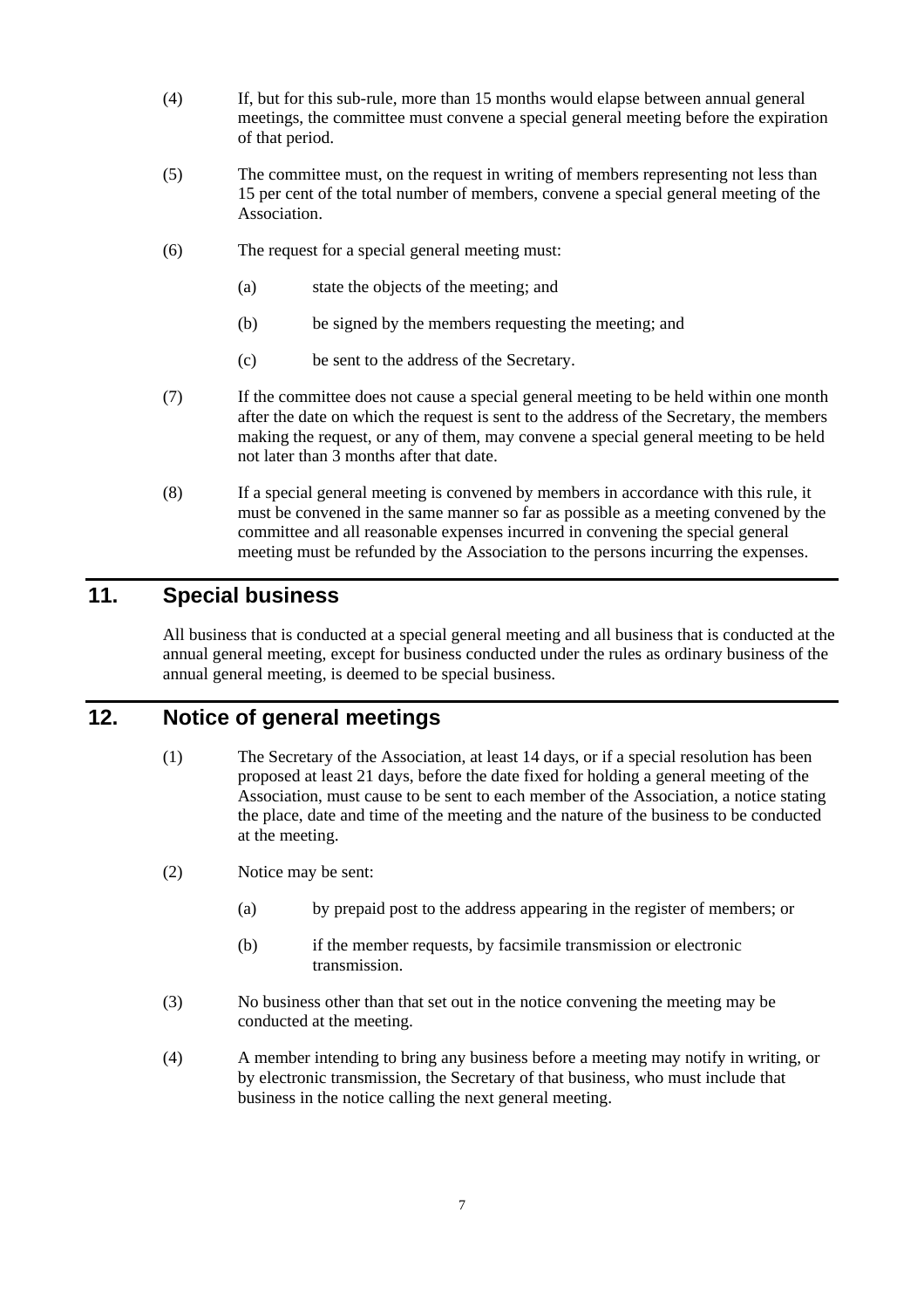#### **13. Quorum at general meetings**

- (1) No item of business may be conducted at a general meeting unless a quorum of members entitled under these Rules to vote is present at the time when the meeting is considering that item.
- (2) Five members personally present (being members entitled under these Rules to vote at a general meeting) constitute a quorum for the conduct of the business of a general meeting.
- (3) If, within half an hour after the appointed time for the commencement of a general meeting, a quorum is not present:
	- (a) in the case of a meeting convened upon the request of members, the meeting must be dissolved; and
	- (b) in any other case, the meeting shall stand adjourned to the same day in the next week at the same time and (unless another place is specified by the Chairperson at the time of the adjournment or by written notice to members given before the day to which the meeting is adjourned) at the same place.
- (4) If at the adjourned meeting the quorum is not present within half an hour after the time appointed for the commencement of the meeting, the members personally present (being not less than 3) shall be a quorum.

## **14. Presiding at general meetings**

- (1) The President, or in the President's absence, the Vice-President, shall preside as Chairperson at each general meeting of the Association.
- (2) If the President and the Vice-President are absent from a general meeting, or are unable to preside, the members present must select one of their number to preside as Chairperson.

## **15. Adjournment of meetings**

- (1) The person presiding may, with the consent of a majority of members present at the meeting, adjourn the meeting from time to time and place to place.
- (2) No business may be conducted at an adjourned meeting other than the unfinished business from the meeting that was adjourned.
- (3) If a meeting is adjourned for 14 days or more, notice of the adjourned meeting must be given in accordance with rule 12.
- (4) (4) Except as provided in sub-rule (3), it is not necessary to give notice of an adjournment or of the business to be conducted at an adjourned meeting.

# **16. Voting at general meetings**

- (1) Upon any question arising at a general meeting of the Association, a member has one vote only.
- (2) All votes must be given personally.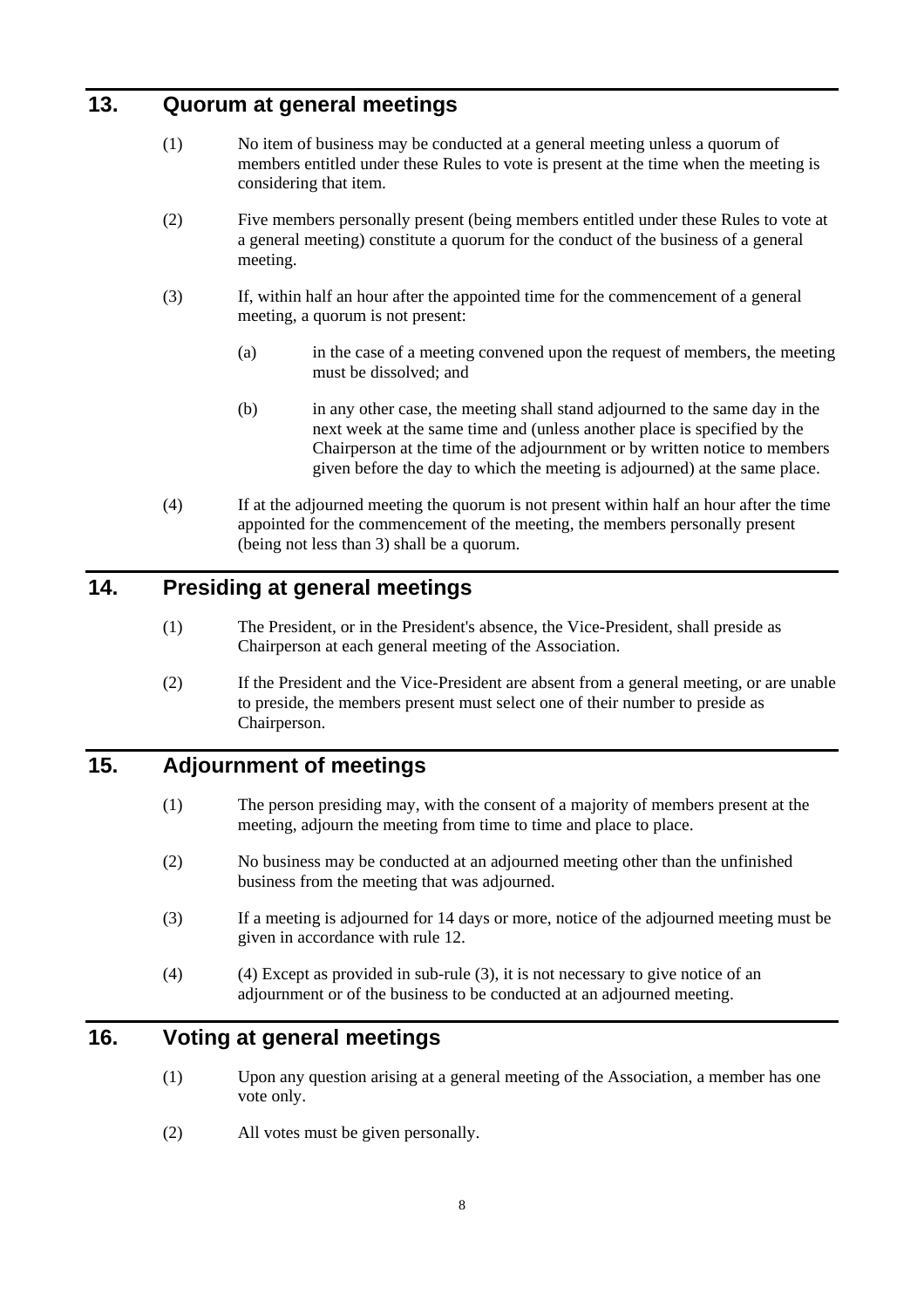- (3) In the case of an equality of voting on a question, the Chairperson of the meeting is entitled to exercise a second or casting vote.
- (4) A member is not entitled to vote at a general meeting unless all moneys due and payable by the member to the Association have been paid, other than the amount of the annual subscription payable in respect of the current financial year.
- (5) There shall be no proxy voting.

## **17. Poll at general meetings**

- (1) If at a meeting a poll on any question is demanded by not less than 3 members, it must be taken at that meeting in such manner as the Chairperson may direct and the resolution of the poll shall be deemed to be a resolution of the meeting on that question.
- (2) A poll that is demanded on the election of a Chairperson or on a question of an adjournment must be taken immediately and a poll that is demanded on any other question must be taken at such time before the close of the meeting as the Chairperson may direct.

#### **18. Manner of determining whether resolution carried**

If a question arising at a general meeting of the Association is determined on a show of hands, or by secret ballot as determined by Chairperson:

- (a) a declaration by the Chairperson that a resolution has been:
	- i. carried; or
		- ii. carried unanimously; or
		- iii. carried by a particular majority; or
		- iv. lost; and is evidence of the fact, without proof of the number or proportion of the votes recorded in favour of, or against, that resolution.
- (b) an entry to that effect in the minute book of the Association is evidence of the fact, without proof of the number or proportion of the votes recorded in favour of, or against, the resolution.
- (c) In case of a secret ballot the chairman shall recommend two (2) scrutineers,
- (d) Who shall be approved by the members present at the meeting, to count the vote.

## **19. Committee of Management**

- (1) The affairs of the Association shall be managed by the committee of management.
- (2) The committee:
	- (a) shall control and manage the business and affairs of the Association; and
	- (b) may, subject to these Rules, the Act and the Regulations, exercise all such powers and functions as may be exercised by the Association other than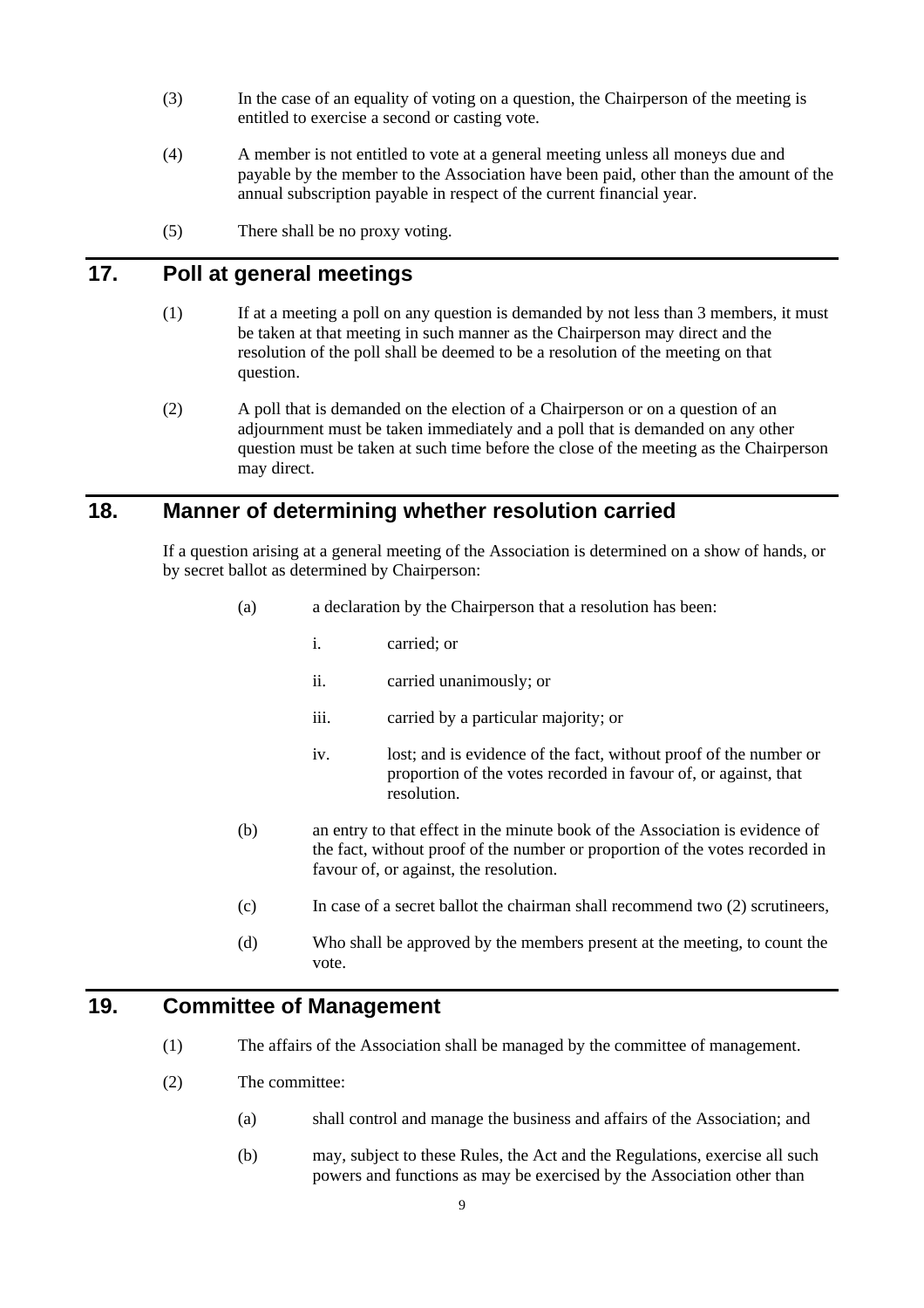those powers and functions that are required by these Rules to be exercised by general meetings of the members of the Association; and

- (c) subject to these Rules, the Act and the Regulations, has power to perform all such acts and things as appear to the committee to be essential for the proper management of the business and affairs of the Association.
- (3) Subject to section 23 of the Act, the committee shall consist of:
	- (a) the executive of the Association; and
	- (b) officers of the association and
	- (c) three ordinary members,

each of whom shall be elected at the annual general meeting of the Association in each year.

#### **20. Office holders**

- (1) The Executive of the Association shall be:
	- (a) a President
	- (b) a Vice-President
	- (c) a Treasurer
	- (d) a Secretary
- (2) The Officers of the Association shall be;
	- (a) Club Captain
	- (b) Chief Instructor
	- (c) Nipper Manager
	- (d) Communications Manager
- (3) The provisions of rule 23, so far as they are applicable and with the necessary modifications, apply to and in relation to the election of persons to any of the offices referred to in sub-rule (1&2).
- (4) Each executive member, officer and ordinary member of the Association shall hold office until the annual general meeting next after the date of his or her election but is eligible for re-election.
- (5) In the event of a casual vacancy in any office referred to in sub-rule  $(1& 2)$ , the committee must advise all members of the casual vacancy, and after allowing any member four (4) weeks to receive nominations the committee may appoint a member of the Association to the vacant office and that member appointed may continue in office up to and including the conclusion of the annual general meeting next following the date of the appointment.
- (6) Subject to these rules, each ordinary member of the committee shall hold office until the annual general meeting next after the date of election but is eligible for re-election.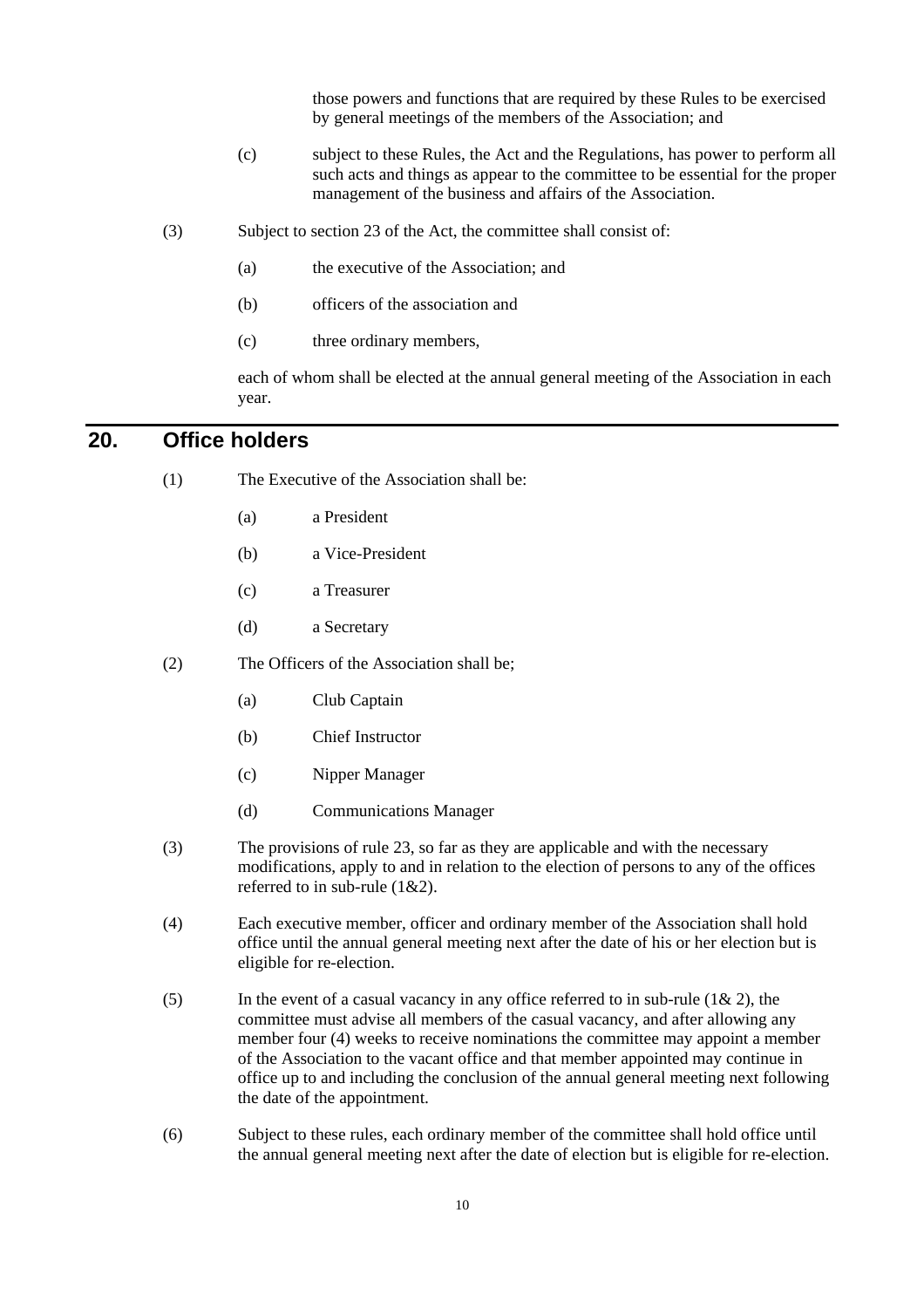(7) In the event of a casual vacancy occurring in the office of an ordinary member of the committee, the committee may appoint a member of the Association to fill the vacancy and the member appointed shall hold office, subject to these rules, until the conclusion of the annual general meeting next following the date of the appointment

## **21. Election of executive, officers and ordinary committee members**

- (1) Nominations of candidates for election as executive and officers of the Association or as ordinary members of the committee must be:
	- (a) made in writing, signed by two members of the Association and accompanied by the written consent of the candidate (which may be endorsed on the form of nomination as at appendix 3); and
	- (b) delivered to the Secretary of the Association not less than 7 days before the date fixed for the holding of the annual general meeting.
- (2) If insufficient nominations are received to fill all vacancies on the committee, the candidates nominated shall be deemed to be elected and the chair shall call for nominations from the floor.
- (3) If the number of nominations received is equal to the number of vacancies to be filled, the persons nominated shall be deemed to be elected.
- (4) If the number of nominations exceeds the number of vacancies to be filled, a ballot must be held.
	- (a) In this ballot, the nominee/s with the majority of votes must be declared elected.
- (5) Subject to sub-point (5) (a) a person may only be elected to one contested position. Upon being elected to a contested position, all nominations for the person for other positions are deemed to be withdrawn.
	- (a) A person elected to a contested position at the annual general meeting may subsequently nominate for an uncontested position provided there are no other nominations for that position.
- (6) The ballot for the election of executive, officers and ordinary members of the committee must be conducted at the annual general meeting in such manner as the committee may direct.

#### **22. Vacancies**

.

The office of an executive, officer, or of an ordinary member of the Association of the committee, becomes vacant if the officer or member:

- (a) ceases to be a member of the Association; or
- (b) becomes an insolvent under administration within the meaning of the Corporations Law; or
- **(c)** resigns from office by notice in writing given to the Secretary.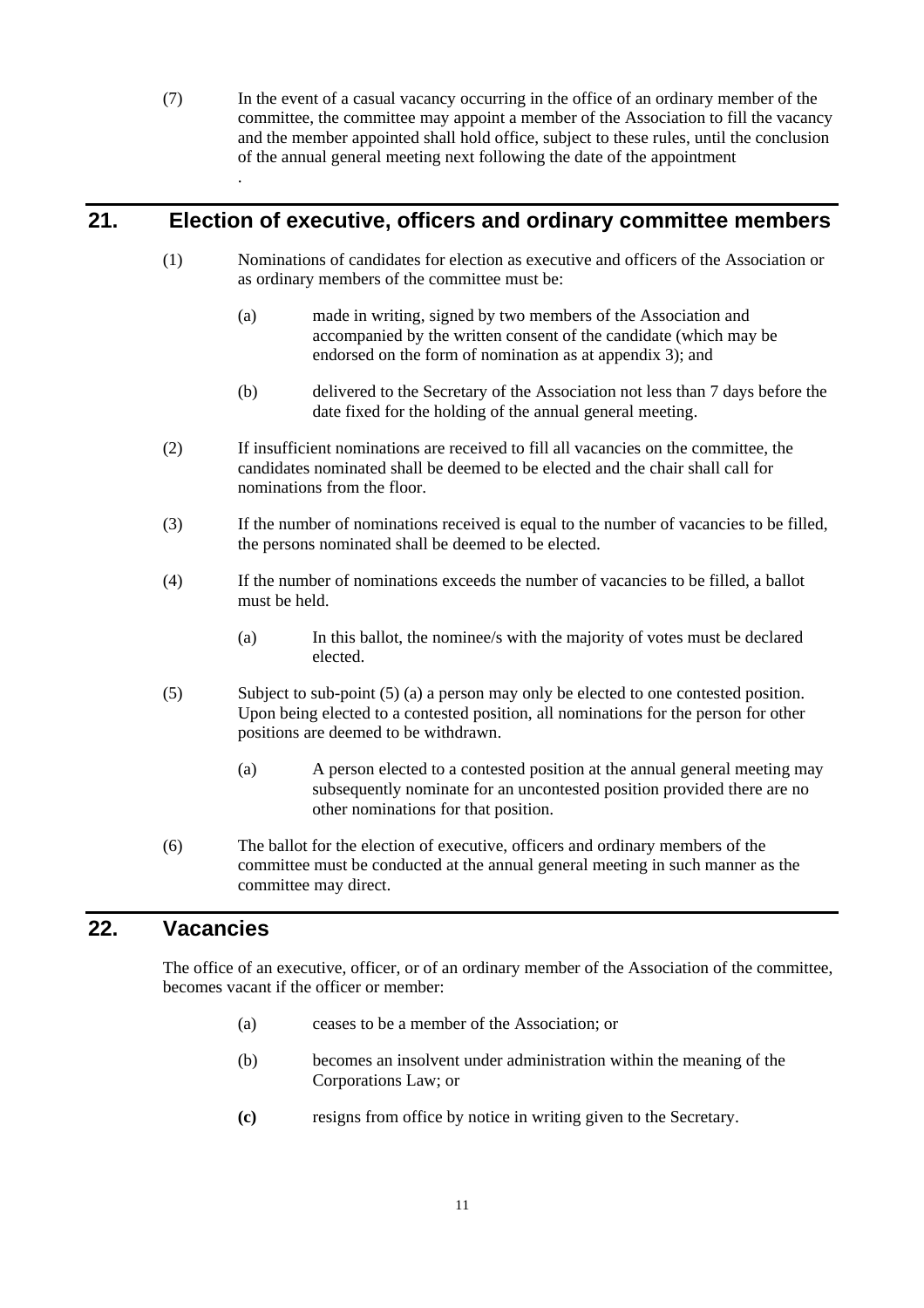## **23. Conflict of Interest**

(1) Any member of the committee who has a financial interest in any contract or arrangement made or proposed to be made with the Association shall disclose his/her interest at the first meeting of the committee at which the contract or arrangement is first taken into consideration if his/her interest then exists or in any other case at the first meeting of the committee after the acquisition of his/her interest. If he/she becomes interested in a contract or arrangement after it is made or entered into he/she shall disclose his/her interest at the first meeting after he/she becomes so interested.

## **24. Confidential Information**

- (1) Any member of the committee must treat any information known to be confidential in the strictest confidence, & not directly or indirectly divulge or permit to come into the hands of any person other than in accordance with the directives of the ELSC committee
- (2) These Undertakings shall operate at all times even after a member's association with the ELSC has ceased.

#### **25. Meetings of the committee**

- (1) The committee must meet at least 6 times in each year at such place and such times as the committee may determine.
- (2) Special meetings of the committee may be convened by the President or by any 4 members of the committee.

# **26. Notice of committee meetings**

- (1) Written notice of each committee meeting must be given to each member of the committee at least 1 business day before the date of the meeting.
- (2) Written notice must be given to members of the committee of any special meeting specifying the general nature of the business to be conducted and no other business may be conducted at such a meeting.

#### **27. Quorum for committee meetings**

- (1) Any 4 members of the committee constitute a quorum for the conduct of the business of a meeting of the committee.
- (2) No business may be conducted unless a quorum is present.
- (3) If within half an hour of the time appointed for the meeting a quorum is not present:
	- (a) in the case of a special meeting, the meeting lapses;
	- (b) in any other case the meeting shall stand adjourned to the same place and the same time and day in the following week.
- (4) The committee may act notwithstanding any vacancy on the committee.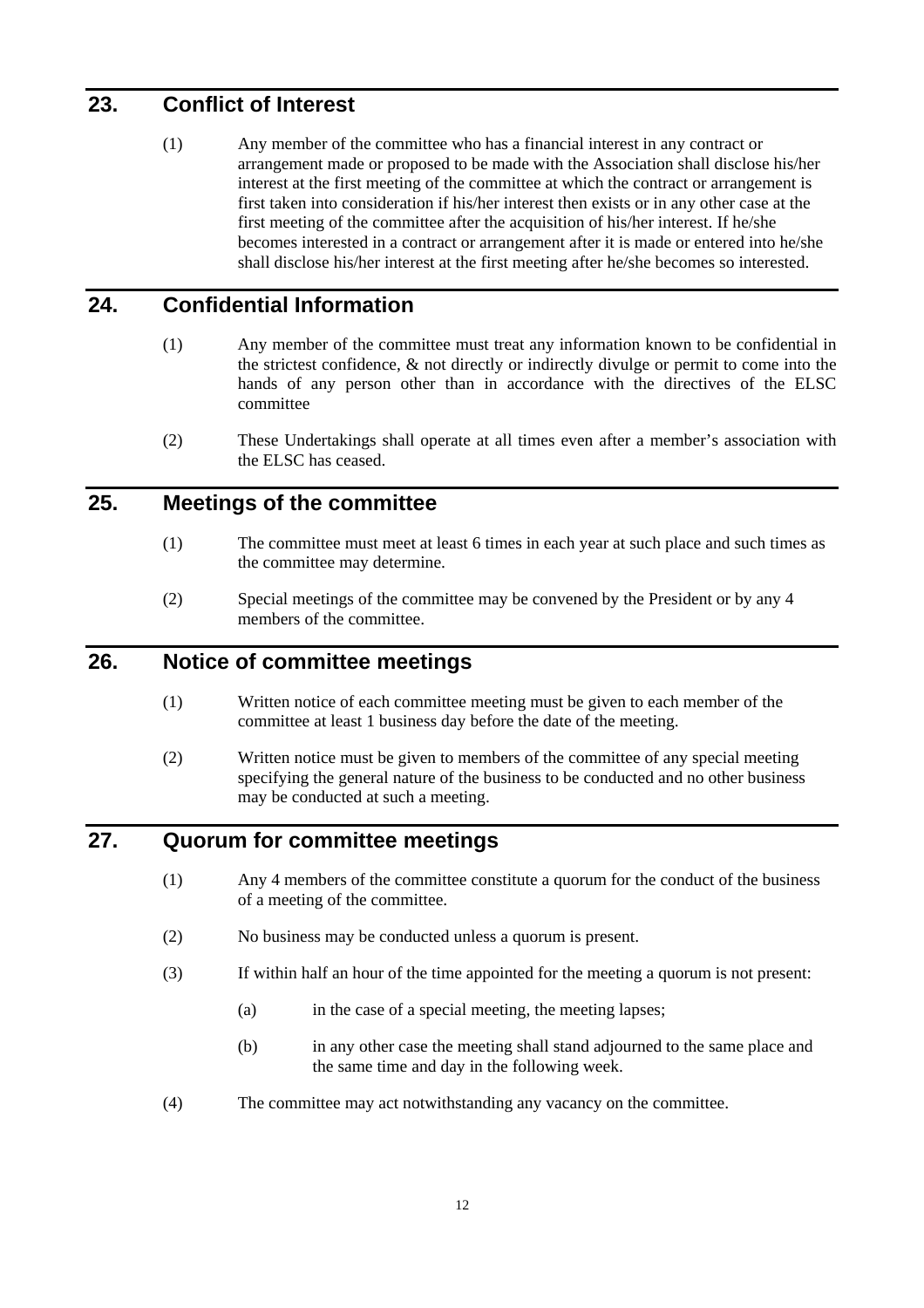#### **28. Sub-Committees**

- (1) The committee may appoint sub-committees as they think fit to which other members of the Association may be co-opted.
- (2) The convenor of that sub-committee shall be the appropriate section manager.

## **29. Presiding at committee meetings**

At meetings of the committee:

- (a) the President or, in the President's absence, the Vice-President presides; or
- (b) if the President and the Vice-President are absent, or are unable to preside, the members present must choose one of their number to preside.

## **30. Voting at committee meetings**

- (1) Questions arising at a meeting of the committee, or at a meeting of any sub-committee appointed by the committee, shall be determined on a show of hands or, if a member requests, by a poll taken in such manner as the person presiding at that meeting may determine.
- (2) Each member present at a meeting of the committee, or at a meeting of any subcommittee appointed by the committee (including the person presiding at the meeting), is entitled to one vote and, in the event of an equality of votes on any question, the person presiding may exercise a second or casting vote.

## **31. Removal of committee member**

- (1) The Association in general meeting may, by resolution, remove any member of the committee before the expiration of the member's term of office and appoint another member in his or her place to hold office until the expiration of the term of the firstmentioned member.
- (2) A member who is the subject of a proposed resolution referred to in sub-rule (1) may make representations in writing to the Secretary or President of the Association (not exceeding a reasonable length) and may request that the representations be provided to the members of the Association.
- (3) The Secretary or the President may give a copy of the representations to each member of the Association or, if they are not so given, the member may require that they be read out at the meeting.

## **32. Minutes of meetings**

The Secretary of the Association must keep minutes of the resolutions and proceedings of each general meeting, and each committee meeting, together with a record of the names of persons present at committee meetings.

### **33. Funds**

(1) The Treasurer of the Association must oversee: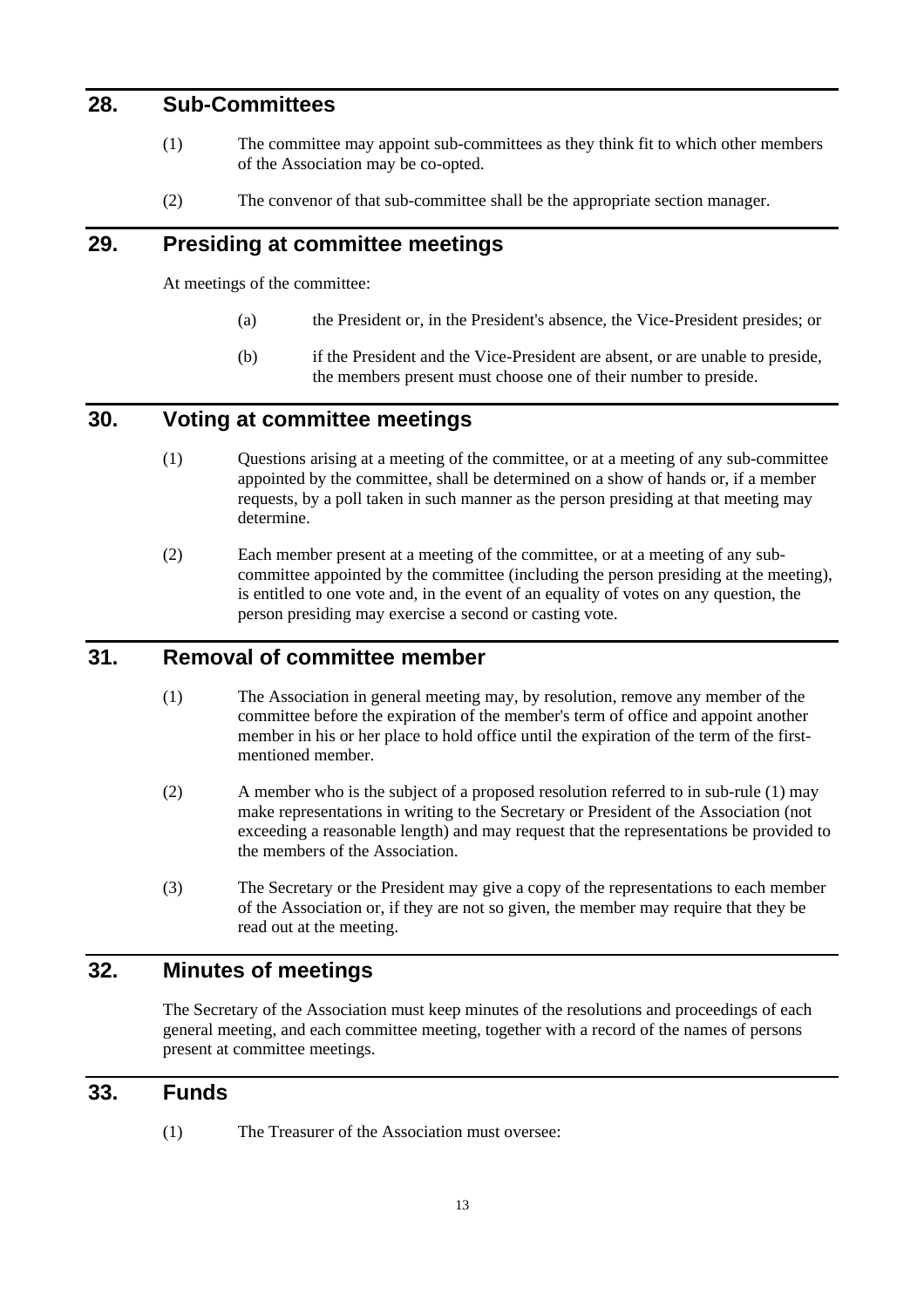- (a) collection of all moneys due to the Association and all payments authorised by the Association; and
- (b) keep correct accounts and books showing the financial affairs of the Association with full details of all receipts and expenditure connected with the activities of the Association.
- (2) All cheques, drafts, bills of exchange, promissory notes and other negotiable instruments must be signed by two Executive members.
- (3) The funds of the Association shall be derived from activity fees, annual subscriptions, donations and such other sources as the committee determines.

#### **34. Seal**

- (1) The common seal of the Association must be kept in the custody of the Secretary
- (2) The common seal must not be affixed to any instrument except by the authority of the committee and the affixing of the common seal must be attested by the signatures either of two executive members or, of one executive and of the public officer of the Association.

## **35. Notice to members**

Except for the requirement in rule 12, any notice that is required to be given to a member, by on behalf of the Association, under these Rules may be given by:

- (a) delivering the notice to the member personally; or
- (b) sending it by prepaid post addressed to the member at that member's address shown in the register of members; or
- (c) facsimile transmission, if the member has requested that the notice be given to him or her in this manner; or
- (d) electronic transmission, if the member has requested that the notice be given to him or her in this manner.

## **36. Use of Income and Property**

- (1) The income and property of the Association shall be used solely in the promotion of its purposes and the exercise of its powers as set out in these Rules. No proportion of the income and property of the Association shall be distributed paid or transferred directly or indirectly by way of dividend, bonus or otherwise by way of profit to or amongst the members of the Association.
- (2) Notwithstanding sub-rule (1), nothing shall prevent the payment (or repayment) in good faith of moneys to:
	- (a) any members in respect of interest on moneys advanced by them to the Association or otherwise owing by the Association to them; or
	- (b) any member of the Association or other person in return for any services actually rendered to the Association; or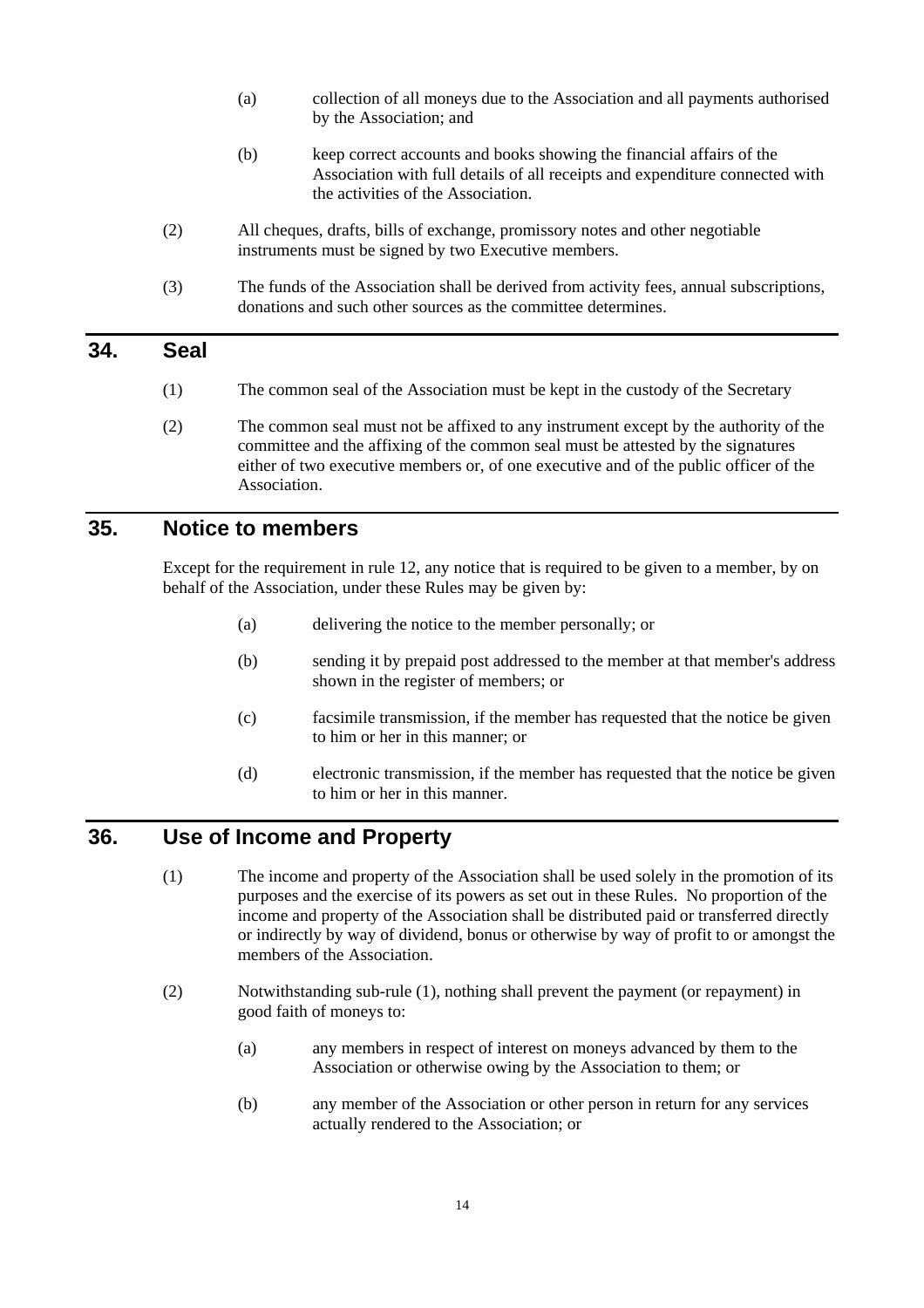- (c) any member for reimbursement out of pocket expenses, for money lent, for reasonable and proper charges for goods hired by the Association or for reasonable and proper rent for premises demised or let to the Association.
- (3) Notwithstanding sub-rule (1), nothing shall prevent the provision of services to a member to which such member would otherwise be entitled, in accordance with the purposes of the Association, if they were not a member.
- (4) If the Association shall be wound up in accordance with Rule 39, and there remains, after satisfaction of all its debts and liabilities, any property, whatsoever, the remainder shall be given or transferred to some other institution or institutions having purposes similar to the purposes of the Association, and which prohibits the distribution of its other income and property amongst its or their members to an extent at least as great as is imposed on the Association under or by virtue of this Rule such institution or institutions to be determined in accordance with a special resolution of the members of the Association or in the absence of a special resolution of the members by the Registrar (as it is defined in the Act).

## **37. Winding up**

In the event of the winding up or the cancellation of the incorporation of the Association, the assets of the Association must be disposed of in accordance with the provisions of the Act.

## **38. Custody and inspection of books and records**

- (1) Except as otherwise provided in these Rules, the Secretary must keep in his or her custody or under his or her control all books, documents and securities of the Association.
- (2) All accounts, books, securities and any other relevant documents of the Association must be available for inspection by any member upon request in writing to the Secretary.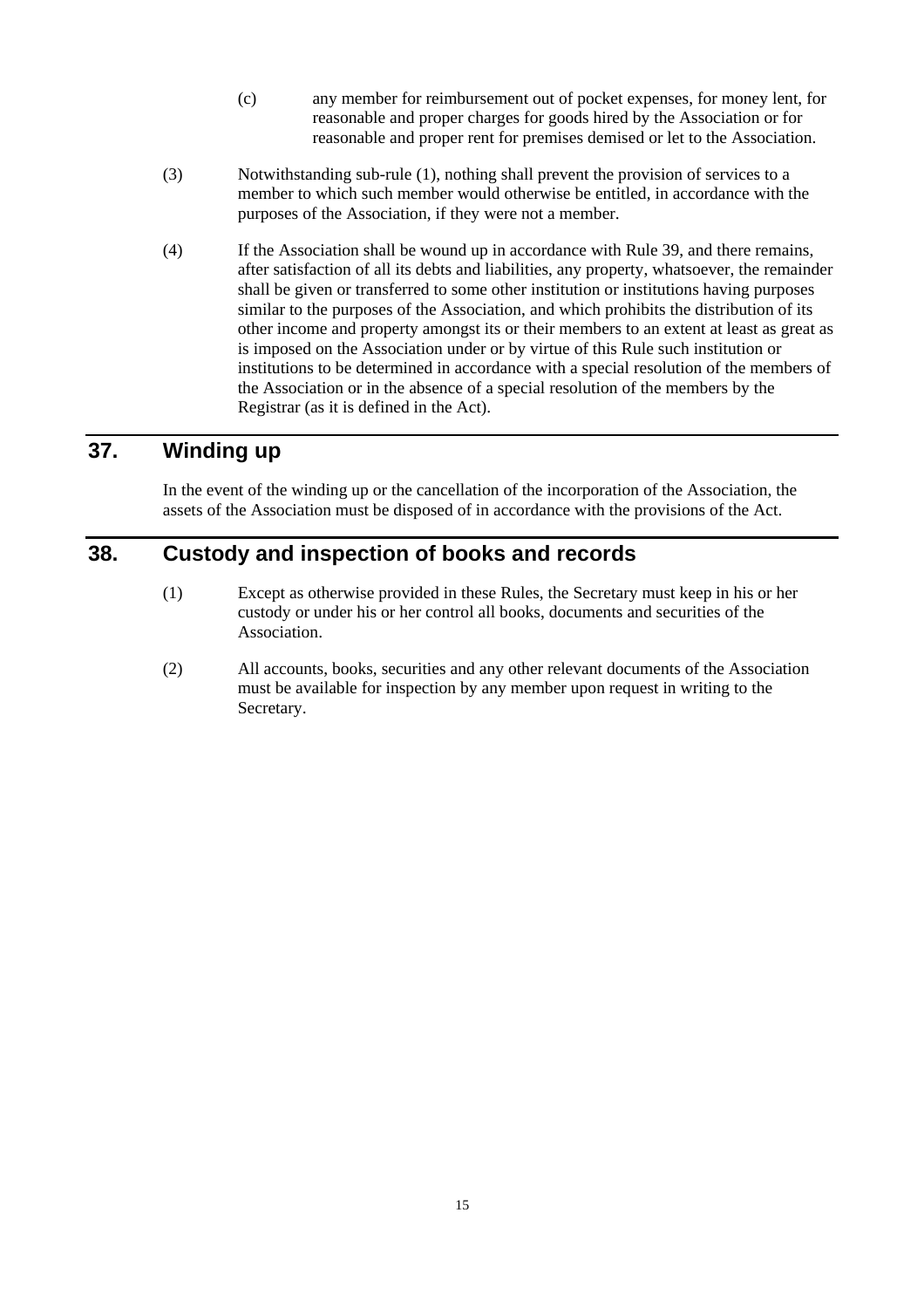| <b>APPENDIX1</b><br>The Esplanade Edithvale PO<br>Box 2034 Edithvale 3196<br>Phone: (03) 9772 3968                                              |                    | Affiliated with<br>Life<br>Saving<br>Victoria   | <b>EDITHVALE</b>                                                                                                                     |
|-------------------------------------------------------------------------------------------------------------------------------------------------|--------------------|-------------------------------------------------|--------------------------------------------------------------------------------------------------------------------------------------|
| ABN:67501829130<br>Incorporation No: 0017631K                                                                                                   |                    |                                                 |                                                                                                                                      |
|                                                                                                                                                 |                    | <b>Membership Application</b>                   |                                                                                                                                      |
| Joining fee:                                                                                                                                    |                    |                                                 |                                                                                                                                      |
| Annual fee: (please tick)                                                                                                                       |                    |                                                 |                                                                                                                                      |
| Family                                                                                                                                          | Senior             | Junior<br>(over 16 yrs)                         | (under 16 yrs)                                                                                                                       |
| I/We wish to become member(s) of Edithvale Life Saving Club Inc and agree to be bound by the all rules of the club.<br>(block letters)<br>NAME: |                    |                                                 |                                                                                                                                      |
| ADDRESS:                                                                                                                                        |                    |                                                 | P/Code:                                                                                                                              |
| PHONE No:                                                                                                                                       |                    |                                                 |                                                                                                                                      |
|                                                                                                                                                 |                    |                                                 |                                                                                                                                      |
| Member details- please list all members to be covered by membership:                                                                            |                    |                                                 |                                                                                                                                      |
|                                                                                                                                                 |                    | Date of Birth: $\frac{1}{2}$                    | Occupation: ______________                                                                                                           |
|                                                                                                                                                 |                    | Date of Birth: $\frac{\sqrt{2}}{2}$             |                                                                                                                                      |
|                                                                                                                                                 |                    |                                                 |                                                                                                                                      |
|                                                                                                                                                 |                    | Date of Birth: $\frac{1}{2}$                    |                                                                                                                                      |
|                                                                                                                                                 |                    |                                                 |                                                                                                                                      |
|                                                                                                                                                 |                    | Date of Birth: $\frac{1}{\sqrt{1-\frac{1}{2}}}$ |                                                                                                                                      |
| Membership entitles nominated member(s) only to use the club facilities, in accordance with the club rules.                                     |                    |                                                 |                                                                                                                                      |
| that you feel you may be able to assist with:                                                                                                   |                    |                                                 | There are many ways in which you can become involved in club activities. Please indicate below which areas are of interest to you or |
| <b>O</b> Patrol                                                                                                                                 | O Nippers training | O Committee                                     |                                                                                                                                      |
| O Helping with social events                                                                                                                    | O Working bees     | <b>O</b> Other                                  |                                                                                                                                      |

**O** Fundraising **O** Administrative assistance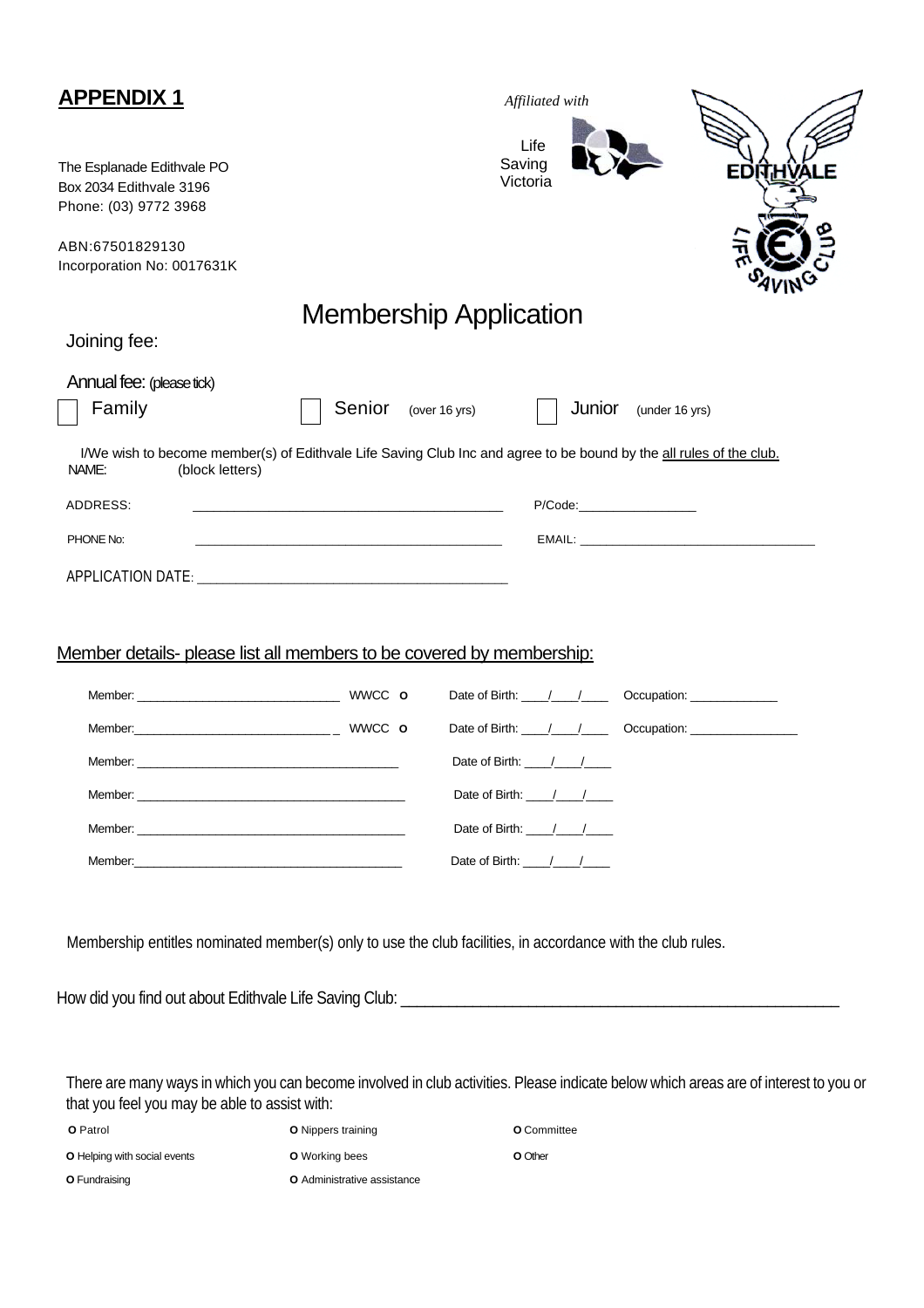*Please ensure all information relating to your address, phone numbers, date of birth and the official date that you joined the club have been completed. This information will enable ELSC to complete your registration with Life Saving Victoria (LSV) and is vital to ensure you are covered by insurance while on the premises &/or during training sessions.*

I/We understand that this membership nomination will be lodged with and approved by the ELSC Committee and a three (3) month probation period will apply. I/We further understand that copies of **Responsible Alcohol Policy, Club Constitution & Rules and Members Protection Policy** can be supplied by the Club Secretary, on request. I/we consent to the use of photographs that may be taken of me/us at ELSC events/activities, for the purpose of use in advertisements and club promotional material. **As the parent or guardian** of an applicant under the age of 16 years, I expressly agree to be responsible for the applicant's behavior and agree to personally accept the conditions set out in this membership application and declaration including the provision by me of a release and indemnity in the terms set out above.

*(As a requirement of LSV Surfguard, all members included* on the *application who are over 16* **yrs** *must sign)*

#### WORKING WITH CHILDREN CHECK

In 2006, the Victorian Government introduced a new checking system to help protect children under 18 years of age from physical or sexual harm. The Working with Children (WWC) Check creates a mandatory minimum checking standard across Victoria. The WWC Check helps to keep children safe by preventing those who pose a risk to the safety of children from working with them, in either paid or volunteer work.

Application forms can be collected and lodged through your local post office.

Office Use Only. Receipt No: **Date recorded by Treasurer Receipt No:** Date recorded by Treasurer Date accepted at Committee Meeting Date entered on database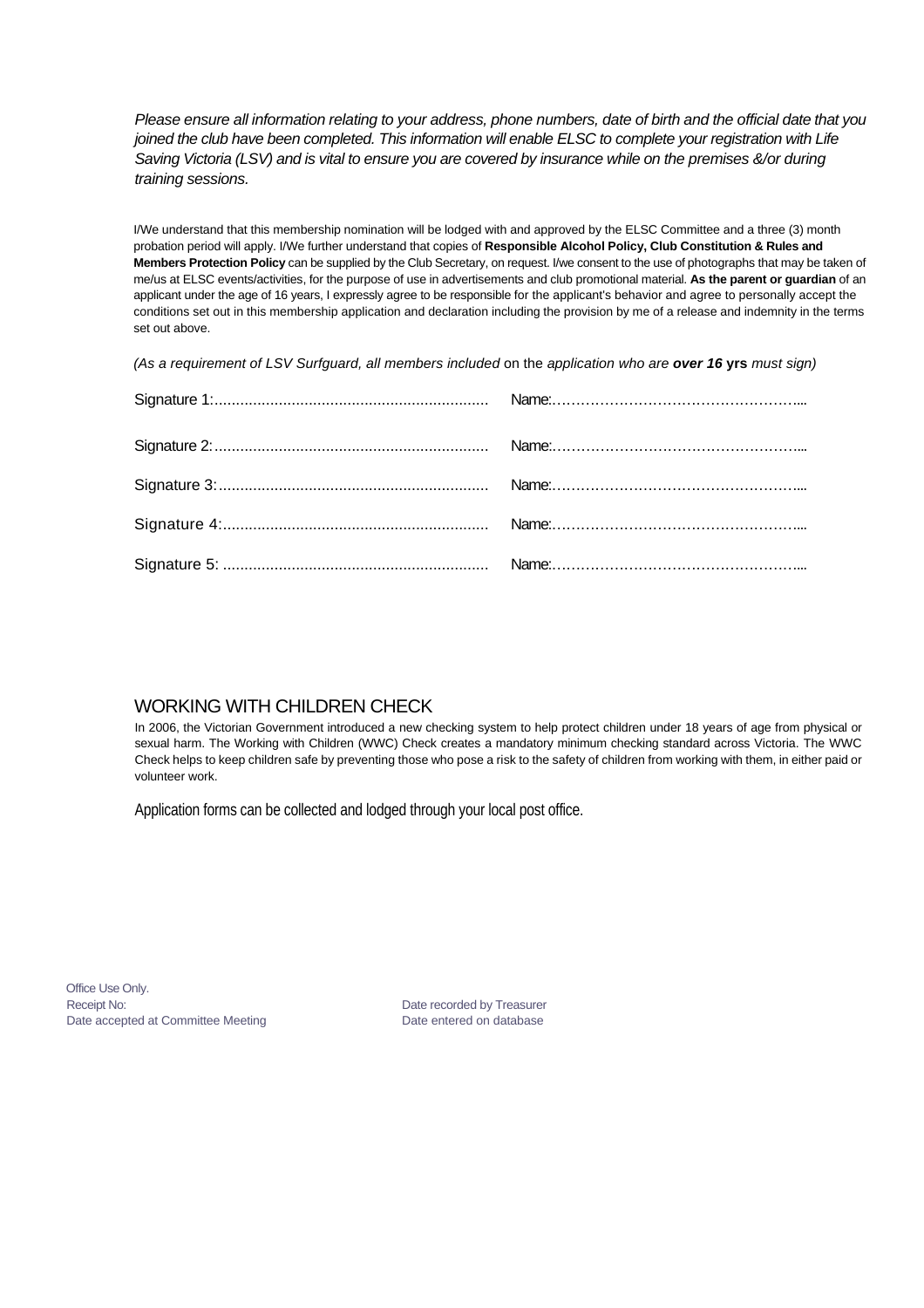#### **Appendix 2 Schedule of Fees**

Amount

| Annual Membership subscription fee |  |
|------------------------------------|--|